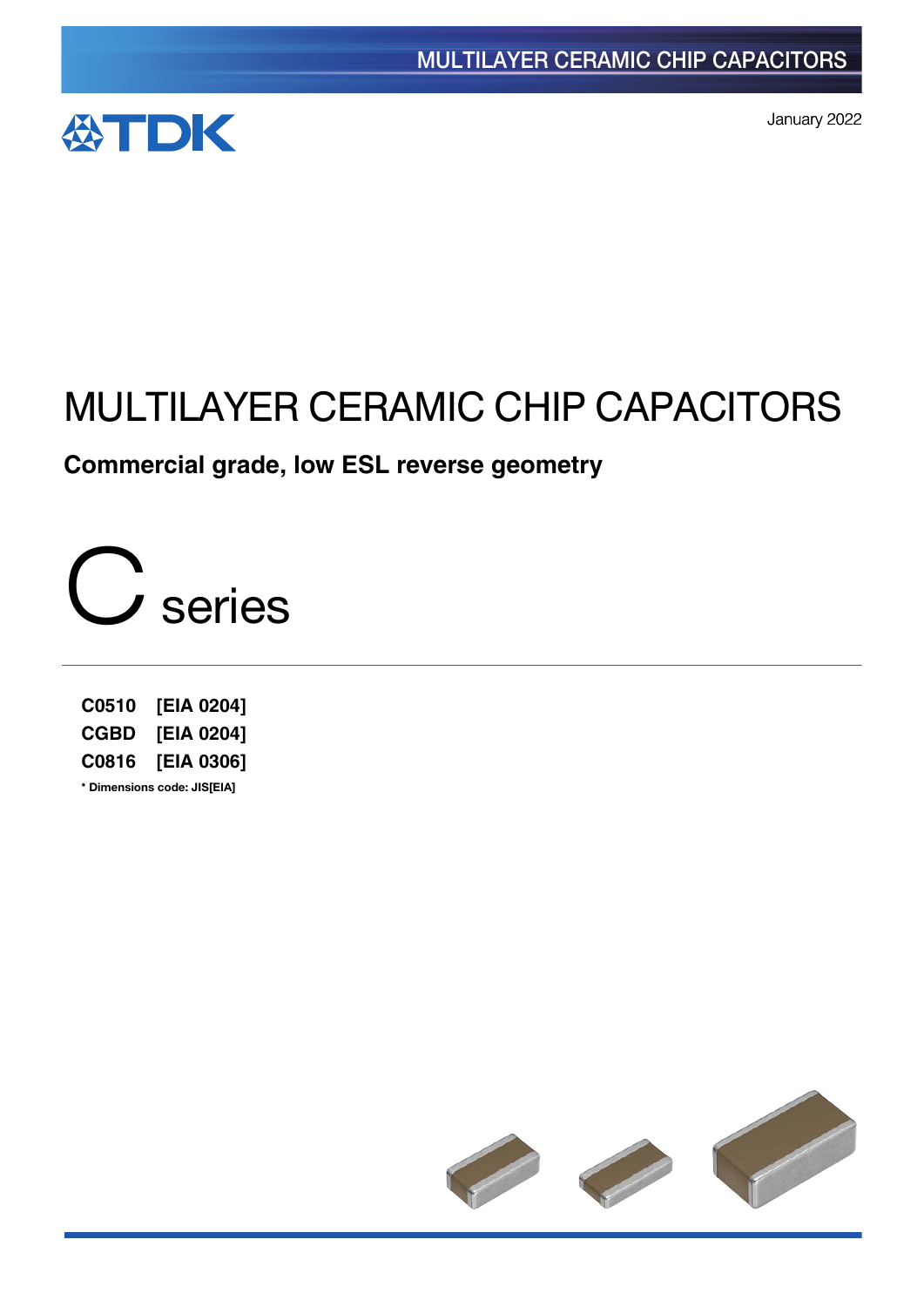# **REMINDERS FOR USING THESE PRODUCTS**

Before using these products, be sure to request the delivery specifications.

# **SAFETY REMINDERS**

Please pay sufficient attention to the warnings for safe designing when using this products.

# **A** REMINDERS

1. The products listed on this catalog are intended for use in general electronic equipment (AV equipment, telecommunications equipment, home appliances, amusement equipment, computer equipment, personal equipment, office equipment, measurement equipment, industrial robots) under a normal operation and use condition.

The products are not designed or warranted to meet the requirements of the applications listed below, whose performance and/or quality require a more stringent level of safety or reliability, or whose failure, malfunction or trouble could cause serious damage to society, person or property.

If you intend to use the products in the applications listed below or if you have special requirements exceeding the range or conditions set forth in the each catalog, please contact us.

- (1) Aerospace/aviation equipment
- (2) Transportation equipment (cars, electric trains, ships, etc.)
- (3) Medical equipment (excepting Pharmaceutical Affairs Law classification Class1,2)
- (4) Power-generation control equipment
- (5) Atomic energy-related equipment
- (6) Seabed equipment
- (7) Transportation control equipment
- (8) Public information-processing equipment
- (9) Military equipment
- (10) Electric heating apparatus, burning equipment
- (11) Disaster prevention/crime prevention equipment
- (12) Safety equipment
- (13) Other applications that are not considered general-purpose applications

When designing your equipment even for general-purpose applications, you are kindly requested to take into consideration securing protection circuit/device or providing backup circuits in your equipment.

- 2. We may modify products or discontinue production of a product listed in this catalog without prior notification.
- 3. We provide "Delivery Specification" that explain precautions for the specifications and safety of each product listed in this catalog. We strongly recommend that you exchange these delivery specifications with customers that use one of these products.
- 4. If you plan to export a product listed in this catalog, keep in mind that it may be a restricted item according to the "Foreign Exchange and Foreign Trade Control Law". In such cases, it is necessary to acquire export permission in harmony with this law.
- 5. Any reproduction or transferring of the contents of this catalog is prohibited without prior permission from our company.
- 6. We are not responsible for problems that occur related to the intellectual property rights or other rights of our company or a third party when you use a product listed in this catalog. We do not grant license of these rights.
- 7. This catalog only applies to products purchased through our company or one of our company's official agencies. This catalog does not apply to products that are purchased through other third parties.

Notice: Effective January 2013, TDK will use a new catalog number which adds product thickness and packaging specification detail. This new catalog number should be referenced on all catalog orders going forward, and is not applicable for OEM part number orders.

Please be aware the last five digits of the catalog number will differ from the item description (internal control number) on the product label.

Contact your local TDK Sales representative for more information.

(Example)

| Catalog issued date    | Catalog number        | Item description (on delivery label) |
|------------------------|-----------------------|--------------------------------------|
| Prior to January 2013  | C1608C0G1E103J(080AA) | C1608C0G1E103JT000N                  |
| January 2013 and later | C1608C0G1E103J080AA   | C1608C0G1E103JT000N                  |

**ATDK**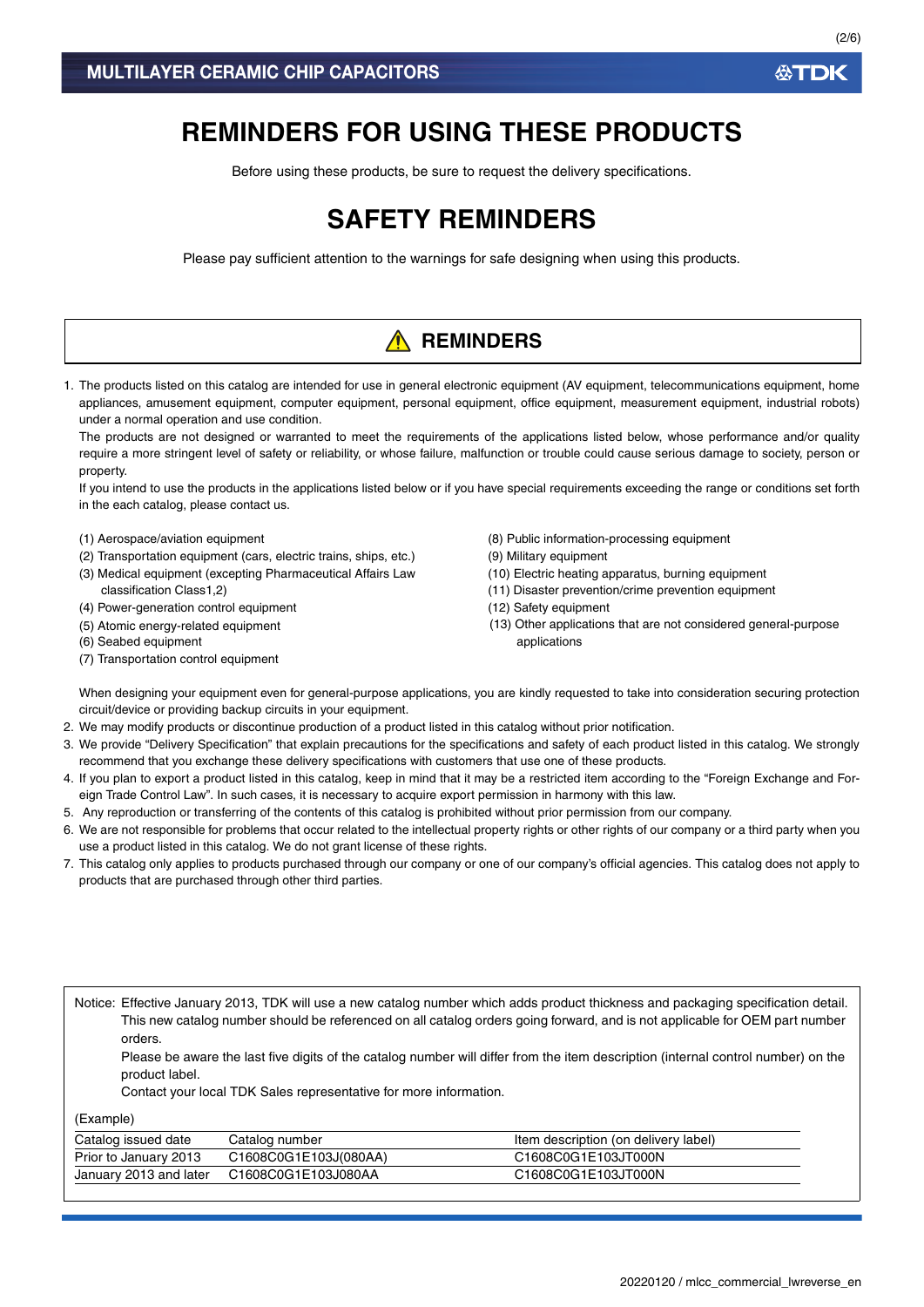## MULTILAYER CERAMIC CHIP CAPACITORS

# **C** series

# Low ESL reverse geometry

Type: C0510 [EIA 0204], CGBD [EIA 0204], C0816 [EIA 0306]

## **■SERIES OVERVIEW**

Low ESL reverse geometry C series, commercial grade of TDK's multilayer ceramic chip capacitor, is a product whose electrodes rotated 90 degrees compared to general type. The structure makes the current route wider and shorter, therefore ESR/ESL and impedance are reduced.

### **■FEATURES**

- Reduction in ESR/ESL and impedance due to the reverse geometry structure
- Superior attenuation characteristic in wide bandwidth
- Contributes to reduction in the number of decoupling MLCCs



L W T Body length Body width Body height

B Terminal width

### **■APPLICATIONS**

• EMC countermeasure and decoupling use in power lines for general electronic equipment

#### **■SHAPE & DIMENSIONS ■PRODUCT STRUCTURE**



The structure which multiple sheets of dielectric and conductive material are stacked alternately.

General type **Reverse** geometry type

**REACH SVHC-Free**

RoHS SVHC-Free Free Free

**Halogen Free**

**Br Cl**



The current route becomes wider and shorter due to the reverse geometry structure which the electrode direction rotated 90 degrees compared to general type.

Dimensions in mm

|             |                                                                                                                                                                                                                                |               |             | _           |
|-------------|--------------------------------------------------------------------------------------------------------------------------------------------------------------------------------------------------------------------------------|---------------|-------------|-------------|
| <b>Type</b> |                                                                                                                                                                                                                                | W             |             |             |
| C0510       | $0.52+0.05$                                                                                                                                                                                                                    | $1.00+0.05$   | $0.30+0.05$ | $0.10$ min. |
| CGBD        | $0.52+0.05$                                                                                                                                                                                                                    | $1.00+0.05$   | $0.22$ max. | $0.10$ min. |
| C0816       | $0.80+0.15$                                                                                                                                                                                                                    | $1.60 + 0.20$ | $0.50+0.10$ | $0.10$ min. |
|             | a in interested and the leadership of the state of a subset of the state of the state of the state of the state of the state of the state of the state of the state of the state of the state of the state of the state of the |               |             |             |

Dimensional tolerances are typical values.

A Please be sure to request delivery specifications that provide further details on the features and specifications of the products for proper and safe use. Please note that the contents may change without any prior notice due to reasons such as upgrading.

**Lead**

**Pb**

必TDK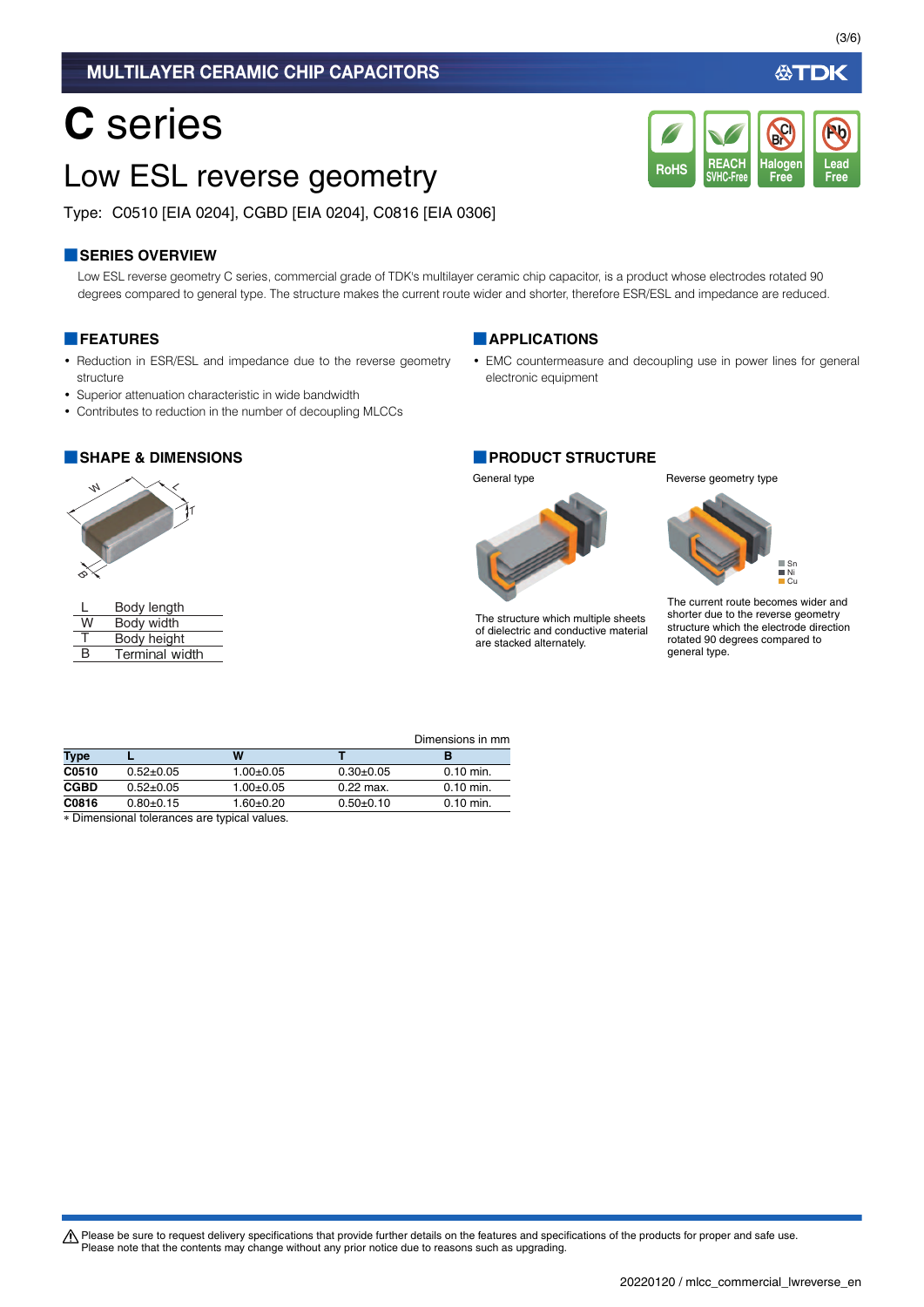

(1) Series

#### (2) Dimensions L x W (mm)

| <b>Dimensions</b><br>code | EIA  | Length | Width | <b>Terminal width</b> |
|---------------------------|------|--------|-------|-----------------------|
| 0510                      | 0204 | 0.52   | 1.00  | 0.10                  |
| <b>CGBD</b>               | 0204 | 0.52   | 1.00  | 0.10                  |
| 0816                      | 0306 | 0.80   | 1.60  | 0.10                  |

#### (3) Temperature characteristics

| Temperature<br>characteristics | Capacitance change | Temperature range         |
|--------------------------------|--------------------|---------------------------|
| X5R                            | ±15%               | $-55$ to $+85^{\circ}$ C  |
| X <sub>6</sub> S               | ±22%               | $-55$ to $+105^{\circ}$ C |
| X7R                            | ±15%               | $-55$ to $+125^{\circ}$ C |
| $\overline{X7S}$               | ±22%               | $-55$ to $+125^{\circ}$ C |
| X7T                            | $+22,-33%$         | $-55$ to $+125^{\circ}$ C |

#### (4) Rated voltage (DC)

| Code            | Voltage (DC) |
|-----------------|--------------|
| 0E              | 2.5V         |
| 0G              | 4V           |
| $\overline{0J}$ | 6.3V         |
| 1A              | 10V          |
| $\overline{1C}$ | 16V          |
| $\overline{1E}$ | 25V          |
| 1H              | 50V          |

#### (5) Nominal capacitance (pF)

The capacitance is expressed in three digit codes and in units of pico Farads (pF). The first and second digits identify the first and second significant figures of the capacitance. The third digit identifies the multiplier. R designates a decimal point.

### $(Example)$ OR5 = 0.5pF

 $101 = 100pF$  $225 = 2,200,000pF = 2.2\mu F$ 

#### (6) Capacitance tolerance

|   | Tolerance |  |
|---|-----------|--|
| м | ±20%      |  |

#### (7) Thickness

| Code | <b>Thickness</b> |
|------|------------------|
| 022  | $0.22$ mm        |
| 030  | $0.30$ mm        |
| 050  | $0.50$ mm        |

#### (8) Packaging style

| Code | Style                 |
|------|-----------------------|
| A    | 178mm reel, 4mm pitch |
| B    | 178mm reel, 2mm pitch |

#### (9) Special reserved code

| Code | Description              |
|------|--------------------------|
| A, C | <b>TDK</b> internal code |

Please be sure to request delivery specifications that provide further details on the features and specifications of the products for proper and safe use.<br>Please note that the contents may change without any prior notice d

**公TDK**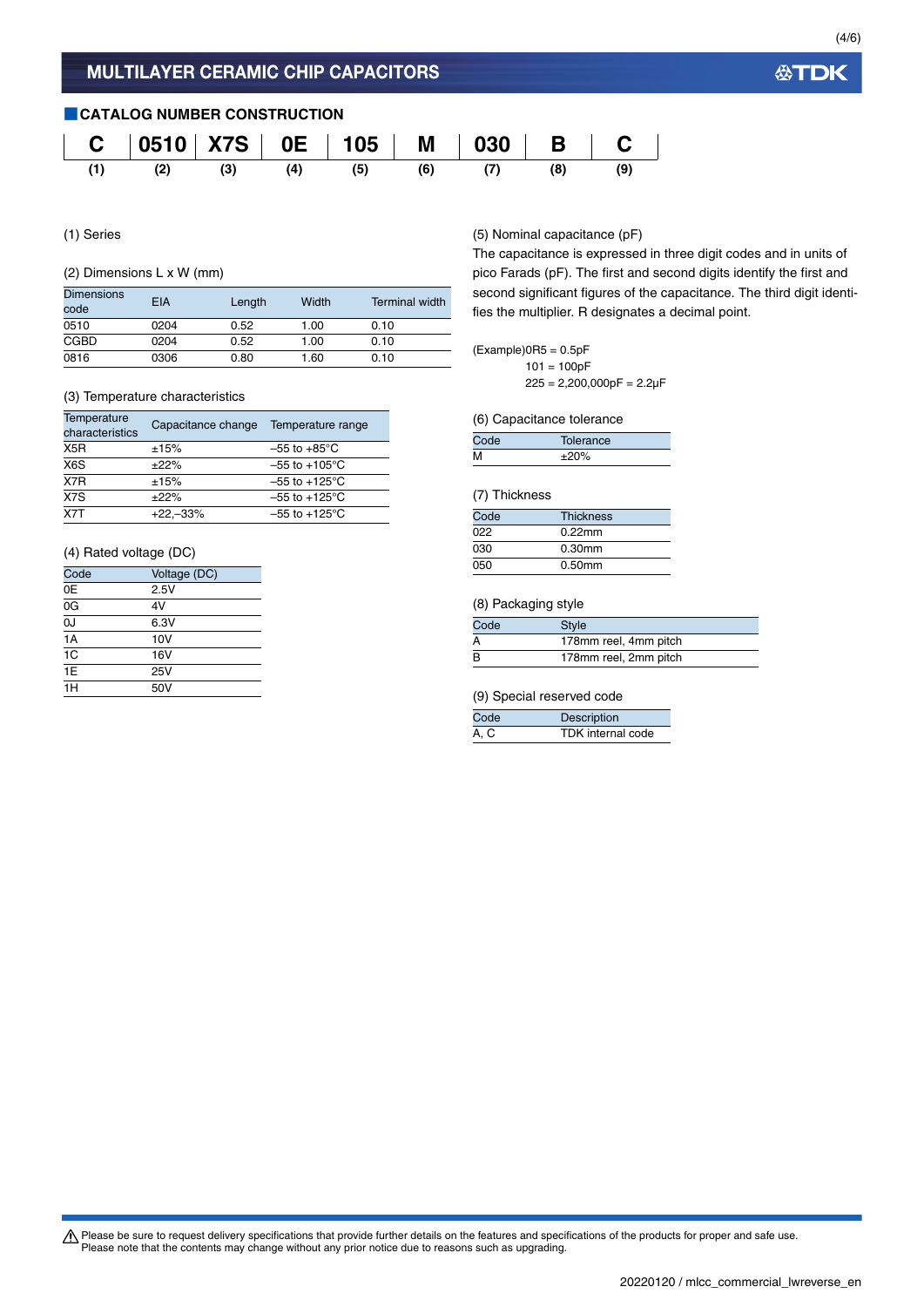## MULTILAYER CERAMIC CHIP CAPACITORS

# **Capacitance range chart CO510 [EIA 0204]**

| Capacitance |      |             | X <sub>5</sub> R |                          |              | X <sub>6</sub> S |             | X <sub>7</sub> R |            | X7S          |
|-------------|------|-------------|------------------|--------------------------|--------------|------------------|-------------|------------------|------------|--------------|
| (pF)        | Code | 1C<br>(16V) | 1А<br>(10V)      | <sub>0</sub> J<br>(6.3V) | 0J<br>(6.3V) | 0G<br>(4V)       | 1H<br>(50V) | 1Е<br>(25V)      | 0G<br>(4V) | 0E<br>(2.5V) |
| 47,000      | 473  |             |                  |                          |              |                  |             |                  |            |              |
| 100,000     | 104  |             |                  |                          |              |                  |             |                  |            |              |
| 220,000     | 224  |             |                  |                          |              |                  |             |                  |            |              |
| 470,000     | 474  |             |                  |                          |              |                  |             |                  |            |              |
| 1,000,000   | 105  |             |                  |                          |              |                  |             |                  |            |              |

Standard thickness **0.30 mm** 

■ For details such as the catalog numbers, please refer to the capacitance range table on page 6.

# **Capacitance range chart**

| <b>CGBD/0510 [EIA 0204]</b> |  |
|-----------------------------|--|
|-----------------------------|--|

|           | Capacitance |  | X <sub>6</sub> S       | X7T          |
|-----------|-------------|--|------------------------|--------------|
| (pF       | Code        |  | 0 <sub>G</sub><br>(4V) | 0E<br>(2.5V) |
| 1,000,000 | 105         |  |                        |              |

Standard thickness **1.22 mm max.** 

■ For details such as the catalog numbers, please refer to the capacitance range table on page 6.

# **Capacitance range chart COS16 [EIA 0306]**

| Capacitance |      | X <sub>5</sub> R |              | X <sub>6</sub> S | X7S      |  |
|-------------|------|------------------|--------------|------------------|----------|--|
| (pF)        | Code | 1C<br>(16V)      | 0J<br>(6.3V) | 0G<br>(4V)       | 0G<br>4V |  |
| 1,000,000   | 105  |                  |              |                  |          |  |
| 2,200,000   | 225  |                  |              |                  |          |  |
| 4,700,000   | 475  |                  |              |                  |          |  |
|             |      |                  |              |                  |          |  |

Standard thickness **0.50 mm** 

H

Background gray: These products are not recommended for new designs.

■ For details such as the catalog numbers, please refer to the capacitance range table on page 6.

Please be sure to request delivery specifications that provide further details on the features and specifications of the products for proper and safe use.<br>Please note that the contents may change without any prior notice d

### 20220120 / mlcc\_commercial\_lwreverse\_en.

**公TDK**